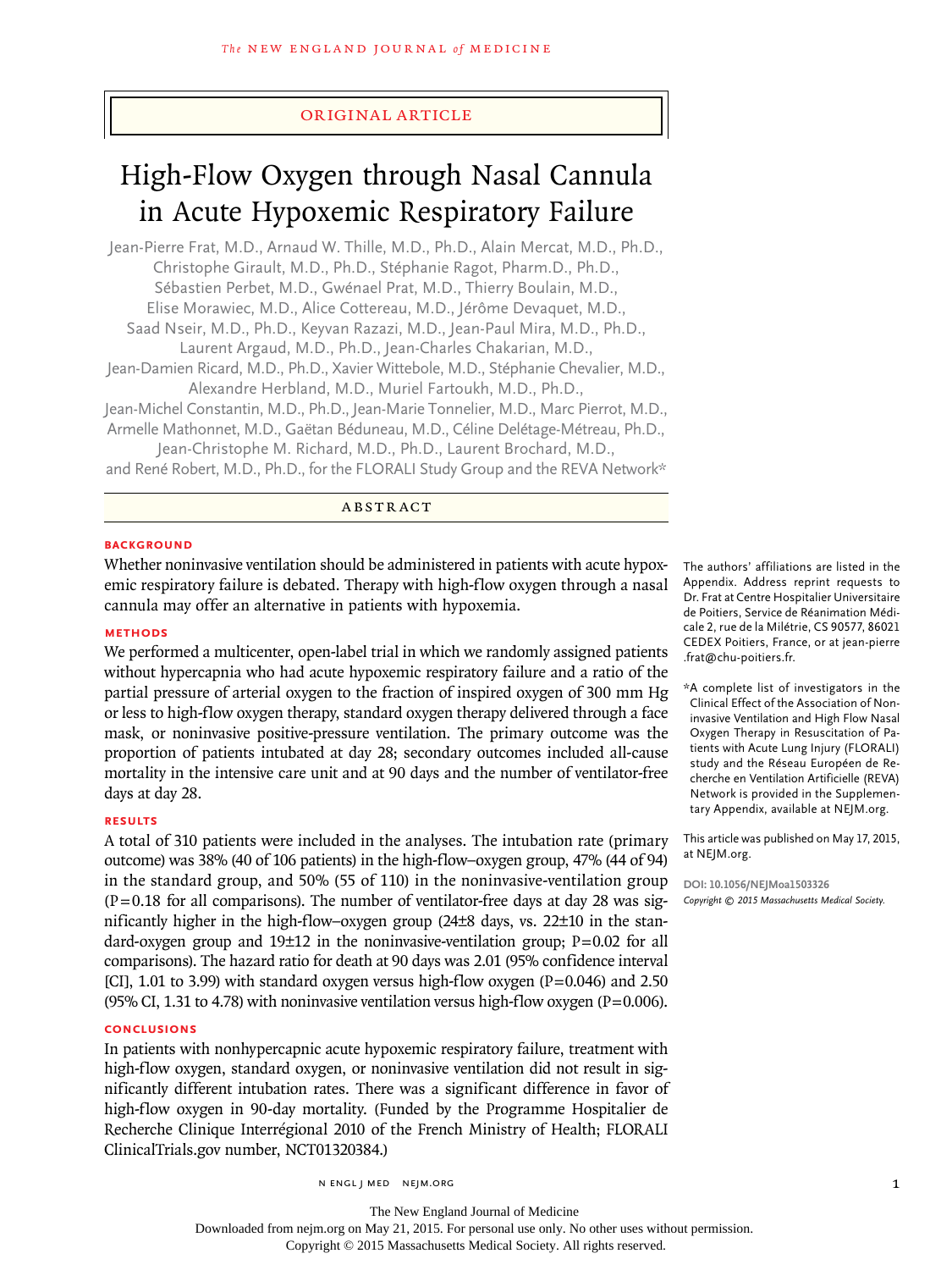NONINVASIVE POSITIVE-PRESSURE VEN-<br>tilation (hereafter, noninvasive ventila-<br>intubation and mortality among patients with tilation (hereafter, noninvasive ventilation) reduces the need for endotracheal acute exacerbations of chronic obstructive pulmonary disease<sup>1-3</sup> or severe cardiogenic pulmonary edema.4 The physiological effects of noninvasive ventilation include a decrease in the work of breathing and improvement in gas exchange. In patients with acute hypoxemic respiratory failure, the need for mechanical ventilation is associated with high mortality, $5$  but data on the overall effects of noninvasive ventilation with respect to the prevention of intubation and improvement in outcome are conflicting.6-10

Previous studies have often included a heterogeneous population of patients with acute respiratory failure who had chronic lung disease<sup>7,10</sup> or cardiogenic pulmonary edema8,9; this selection of patients could lead to an overestimation of the beneficial effects of noninvasive ventilation as compared with standard oxygen therapy. In observational studies focusing on patients with acute hypoxemic respiratory failure, the rate of treatment failure with noninvasive ventilation was as high as  $50\%$ <sup>11-13</sup> and was often associated with particularly high mortality.14,15 To date, the literature does not conclusively support the use of noninvasive ventilation in patients with nonhypercapnic acute hypoxemic respiratory failure.

High-flow oxygen therapy through a nasal cannula is a technique whereby heated and humidified oxygen is delivered to the nose at high flow rates. These high flow rates generate low levels of positive pressure in the upper airways, and the fraction of inspired oxygen  $(F_{\text{IO}_2})$  can be adjusted by changing the fraction of oxygen in the driving gas.<sup>16-18</sup> The high flow rates may also decrease physiological dead space by flushing expired carbon dioxide from the upper airway, a process that potentially explains the observed decrease in the work of breathing.<sup>19</sup> In patients with acute respiratory failure of various origins, high-flow oxygen has been shown to result in better comfort and oxygenation than standard oxygen therapy delivered through a face mask.20-25

To our knowledge, the effect of high-flow oxygen on intubation rate or mortality has not been assessed in patients admitted to the intensive care unit (ICU) with acute hypoxemic respiratory failure. We conducted a prospective, multicenter, randomized, controlled trial involving patients admitted to the ICU with acute hypoxemic respiratory failure to determine whether high-flow oxygen therapy or noninvasive ventilation therapy, as compared with standard oxygen therapy alone, could reduce the rate of endotracheal intubation and improve outcomes.

## METHODS

#### **STUDY OVERSIGHT**

We conducted the study in 23 ICUs in France and Belgium. For all the centers in France, the study protocol (available with the full text of this article at NEJM.org) was approved by the ethics committee at Centre Hospitalier Universitaire de Poitiers; for the study site at Cliniques Universitaires Saint-Luc, Brussels, the protocol was approved by the ethics committee at that center. Written informed consent was obtained from all the patients, their next of kin, or another surrogate decision maker as appropriate.

The trial was overseen by a steering committee that presented information regarding the progression and monitoring of the study at Réseau Européen de Recherche en Ventilation Artificielle (REVA) Network meetings every 4 months. An independent safety monitoring board was set up. Research assistants regularly monitored all the centers on site to check adherence to the protocol and the accuracy of the data recorded. An investigator at each center was responsible for enrolling patients in the study, ensuring adherence to the protocol, and completing the electronic case-report form. Although the individual study assignments of the patients could not be masked, the coordinating center and all the investigators remained unaware of the studygroup outcomes until the data were locked in July 2014. All the analyses were performed by the study statistician, in accordance with the International Conference on Harmonisation and Good Clinical Practice guidelines. Face masks, heated humidifiers, and cannulas (i.e., consumable materials) were donated to the participating ICUs, and air-oxygen blenders were provided during the study period, by Fisher and Paykel Healthcare, which had no other involvement in the study.

The New England Journal of Medicine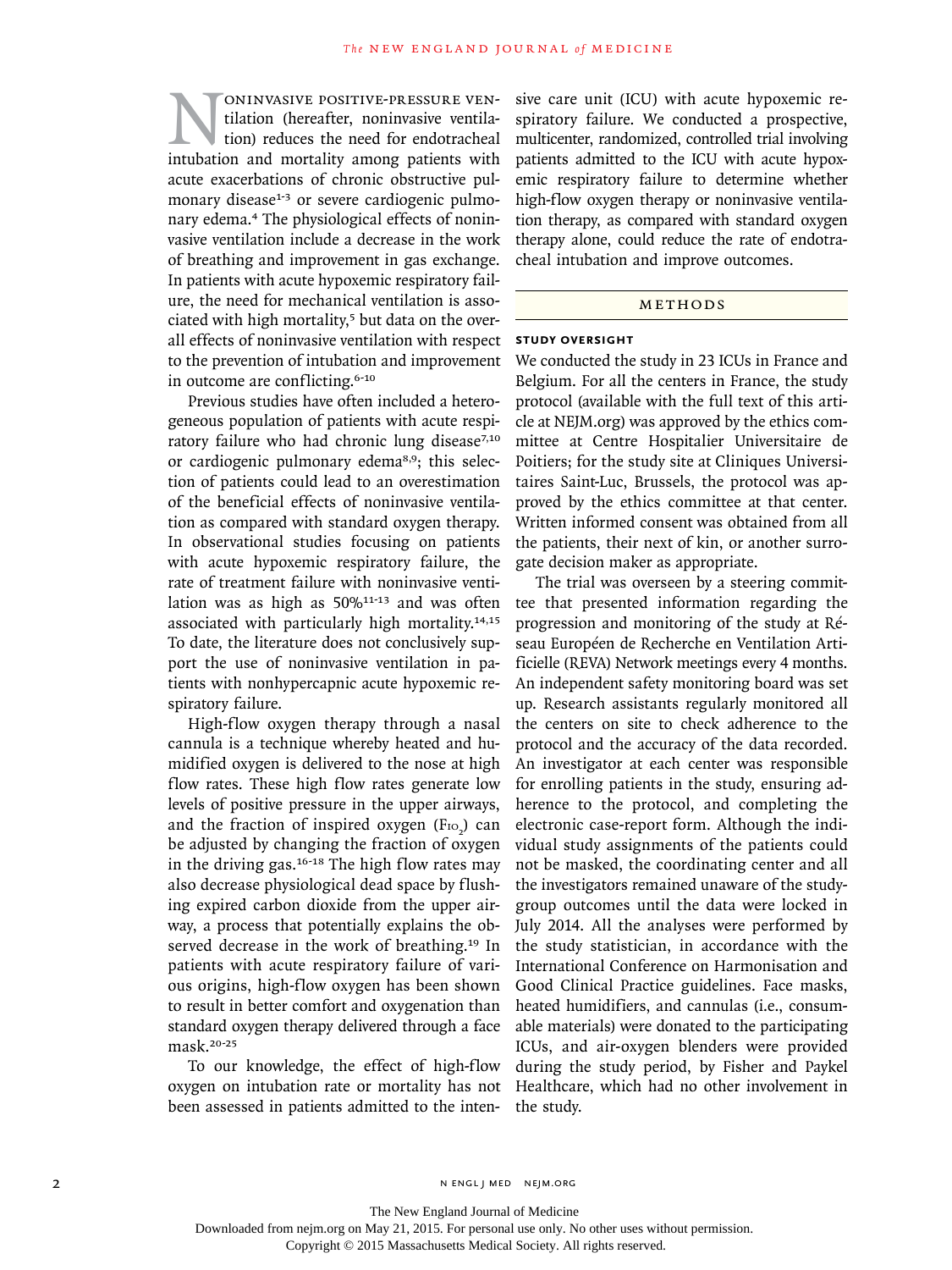#### **PATIENTS**

Consecutive patients who were 18 years of age or older were enrolled if they met all four of the following criteria: a respiratory rate of more than 25 breaths per minute, a ratio of the partial pressure of arterial oxygen (Pa $_{\rm o_2}$ ) to the F $_{\rm lo_2}$  of 300 mm Hg or less while the patient was breathing oxygen at a flow rate of 10 liters per minute or more for at least 15 minutes, a partial pressure of arterial carbon dioxide (Pa $\infty_2$ ) not higher than 45 mm Hg, and an absence of clinical history of underlying chronic respiratory failure.  $F_{\text{IO}_2}$  was measured by a portable oxygen analyzer (MX300, Teledyne Analytical Instruments) that was introduced in the nonrebreather face mask.

The main exclusion criteria were a  $Pa_{\text{co}_2}$  of more than 45 mm Hg, exacerbation of asthma or chronic respiratory failure, cardiogenic pulmonary edema, severe neutropenia, hemodynamic instability, use of vasopressors, a Glasgow Coma Scale score of 12 points or less (on a scale from 3 to 15, with lower scores indicating reduced levels of consciousness), contraindications to noninvasive ventilation, urgent need for endotracheal intubation, a do-not-intubate order, and a decision not to participate. Details of the study exclusion criteria are provided in the Supplementary Appendix, available at NEJM.org.

#### **RANDOMIZATION**

Randomization was performed in permuted blocks of six, with stratification according to center and history or no history of cardiac insufficiency. Within 3 hours after the validation of inclusion criteria, patients were randomly assigned in a 1:1:1 ratio, with the use of a centralized Web-based management system (Clinsight, Ennov), to one of the three following strategies: high-flow oxygen therapy, standard oxygen therapy, or noninvasive ventilation.

#### **INTERVENTIONS**

In the standard-oxygen group, oxygen therapy was applied continuously through a nonrebreather face mask at a flow rate of 10 liters per minute or more. The rate was adjusted to maintain an oxygen saturation level of 92% or more, as measured by means of pulse oximetry  $(Spo<sub>2</sub>)$ , until the patient recovered or was intubated.

In the high-flow–oxygen group, oxygen was passed through a heated humidifier (MR850,

Fisher and Paykel Healthcare) and applied continuously through large-bore binasal prongs, with a gas flow rate of 50 liters per minute and an  $F_{\text{IO}_2}$  of 1.0 at initiation (Optiflow, Fisher and Paykel Healthcare). The fraction of oxygen in the gas flowing in the system was subsequently adjusted to maintain an  $Sp_{O_2}$  of 92% or more. High-flow oxygen was applied for at least 2 calendar days; it could then be stopped and the patient switched to standard oxygen therapy.

In the noninvasive-ventilation group, noninvasive ventilation was delivered to the patient through a face mask (Fisher and Paykel Healthcare) that was connected to an ICU ventilator, with pressure support applied in a noninvasiveventilation mode. The pressure-support level was adjusted with the aim of obtaining an expired tidal volume of 7 to 10 ml per kilogram of predicted body weight, with an initial positive endexpiratory pressure (PEEP) between 2 and 10 cm of water. The F<sub>IO<sub>2</sub></sub> or PEEP level (or both) were then adjusted to maintain an  $Sp_{2}$  of 92% or more. The minimally required duration of noninvasive ventilation was 8 hours per day for at least 2 calendar days. Noninvasive ventilation was applied during sessions of at least 1 hour and could be resumed if the respiratory rate was more than 25 breaths per minute or the  $Spo_2$  was less than 92%. Between noninvasive-ventilation sessions, patients received high-flow oxygen, as described above.

## **STUDY OUTCOMES**

The primary outcome was the proportion of patients who required endotracheal intubation within 28 days after randomization. To ensure the consistency of indications across sites and reduce the risk of delayed intubation, the following prespecified criteria for endotracheal intubation were used: hemodynamic instability, a deterioration of neurologic status, or signs of persisting or worsening respiratory failure as defined by at least two of the following criteria: a respiratory rate of more than 40 breaths per minute, a lack of improvement in signs of high respiratory-muscle workload, the development of copious tracheal secretions, acidosis with a pH of less than 7.35, an Sp $_{\rm O_2}$  of less than 90% for more than 5 minutes without technical dysfunction, or a poor response to oxygenation techniques (details of the criteria are provided in the Supplementary Appendix). In

The New England Journal of Medicine

Downloaded from nejm.org on May 21, 2015. For personal use only. No other uses without permission.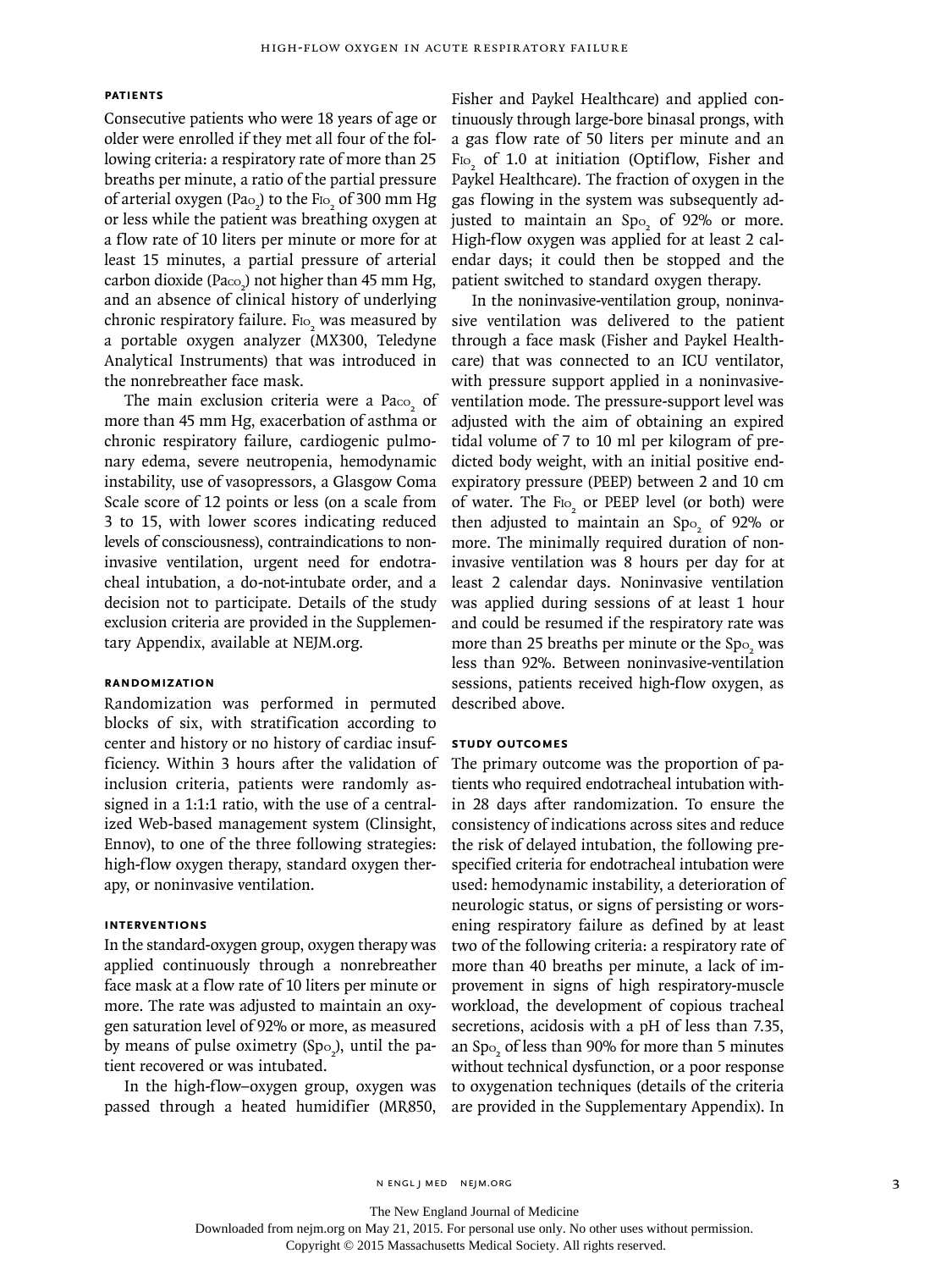the high-flow–oxygen group and the standardoxygen group, a trial of noninvasive ventilation was allowed at the discretion of the physician in patients who had signs of persisting or worsening respiratory failure and no other organ dysfunction before endotracheal intubation was performed and invasive ventilation initiated.

Secondary outcomes were mortality in the ICU, mortality at 90 days, the number of ventilatorfree days (i.e., days alive and without invasive mechanical ventilation) between day 1 and day 28, and the duration of ICU stay. Other prespecified outcomes included complications during the ICU stay, such as septic shock, nosocomial pneumonia, cardiac arrhythmia, and cardiac arrest. Dyspnea was assessed with the use of a 5-point Likert scale, and comfort with the use of a 100-mm visual-analogue scale (see the Supplementary Appendix).

### **STATISTICAL ANALYSIS**

Assuming an intubation rate of 60% in the population that was treated with standard oxygen therapy,7,9,10 we calculated that enrollment of 300 patients would provide the study with 80% power to show an absolute difference of 20 percentage points in the primary outcome between the standard-oxygen group and either the highflow–oxygen group or the noninvasive-ventilation group at a two-sided alpha level of 0.05.

All the analyses were performed on an intention-to-treat basis. Kaplan–Meier curves were plotted to assess the time from enrollment to endotracheal intubation or death and were compared by means of the log-rank test.

The treatment (standard oxygen, high-flow oxygen, or noninvasive ventilation) was introduced as two dummy variables to obtain two odds ratios or hazard ratios for comparison with the reference group, which was defined as the lowest-risk group. Variables associated with intubation at day 28 and in-ICU mortality were assessed by means of multivariate logistic-regression analyses, and those associated with mortality at 90 days were assessed by means of a Cox proportional-hazard regression analysis with the use of a backward-selection procedure. The final model included a history of cardiac insufficiency and variables significantly associated with intubation or mortality with a P value of less than 0.05.

We conducted only one post hoc subgroup analysis, which included patients with a  $Pao_2: Fio_2$ of 200 mm Hg or less at enrollment, to analyze outcomes in patients with severe hypoxemia. This threshold of the  $Pa_{0_2}$ : F<sub>IO<sub>2</sub></sub> was based on the classification of the acute respiratory distress syndrome.26-28

A two-tailed P value of less than 0.05 was considered to indicate statistical significance. We used SAS software, version 9.2 (SAS Institute), for all the analyses.

## **RESULTS**

## **PATIENTS**

From February 2011 through April 2013, a total of 2506 patients with acute hypoxemic respiratory failure were admitted to the 23 participating ICUs; 525 patients were eligible for inclusion in the study, and 313 underwent randomization (Fig. 1). After the secondary exclusion of 3 patients who withdrew consent, 310 patients were included in the analysis. A total of 94 patients were assigned to standard oxygen therapy, 106 to high-flow oxygen therapy, and 110 to noninvasive ventilation. The median interval between randomization and the initiation of treatment was 60 minutes (interquartile range, 11 to 120).

## **CHARACTERISTICS AT INCLUSION**

The characteristics of the patients at enrollment were similar in the three groups (Table 1). The main cause of acute respiratory failure was community-acquired pneumonia, which was the diagnosis in 197 patients (64%). Bilateral pulmonary infiltrates were present in 244 patients (79%), and 238 patients (77%) had a  $Pa_{2}$ : F<sub>IO<sub>2</sub></sub> of 200 mm Hg or less at the time of enrollment (Tables S1 and S3 in the Supplementary Appendix). The mean ( $\pm$ SD) baseline F<sub>lo<sub>2</sub>, as measured</sub> through the nonrebreather face mask in 286 patients, was 0.65±0.13.

#### **TREATMENTS**

The initial mean settings were as follows: in the standard-oxygen group, an oxygen flow rate of 13±5 liters per minute; in the high-flow–oxygen group, a gas flow rate of 48±11 liters per minute, yielding a mean  $F_{\text{IO}_2}$  of 0.82±0.21; and in the noninvasive-ventilation group, a pressure-sup-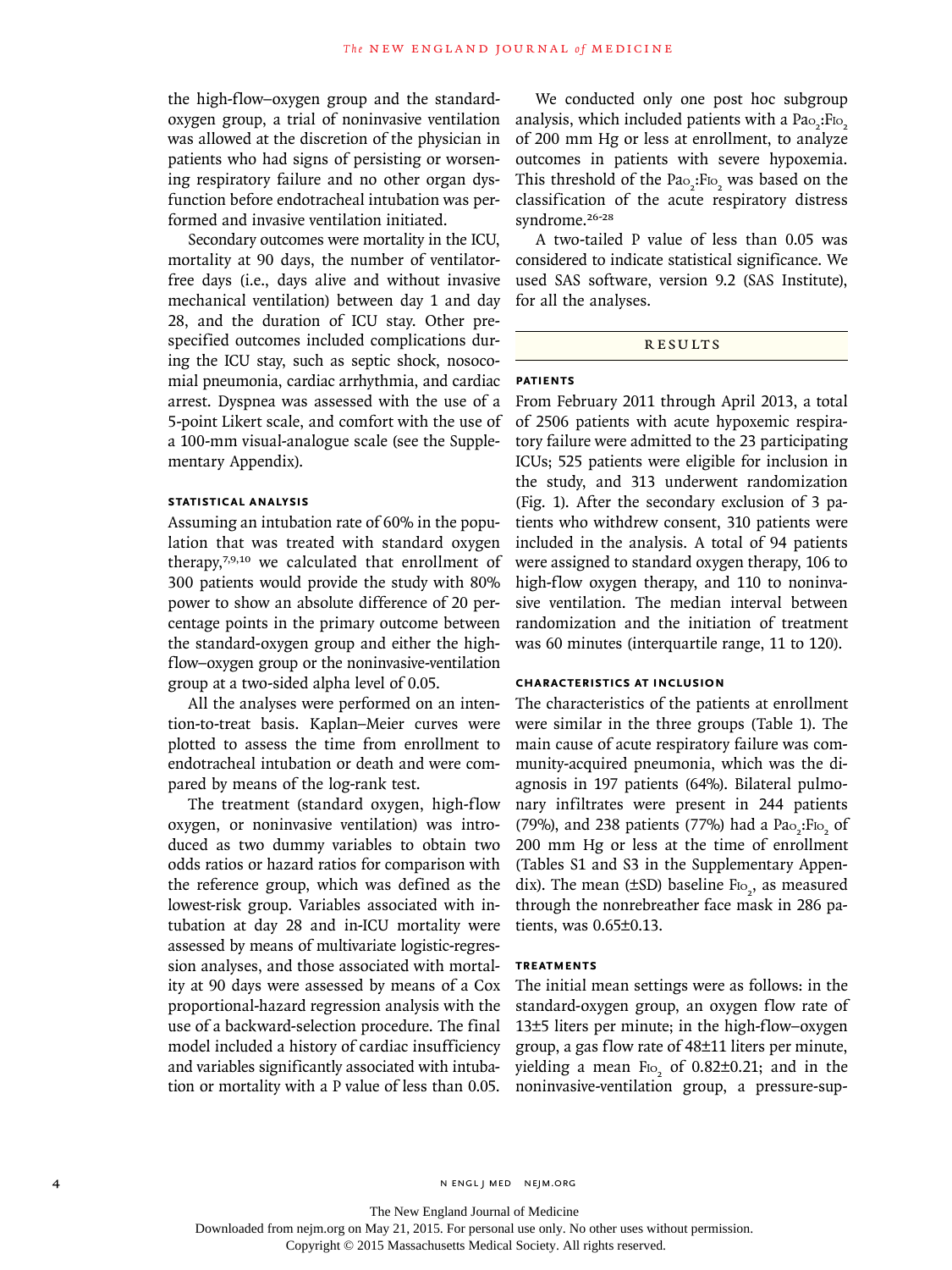

High-flow oxygen indicates therapy with high-flow oxygen through a nasal cannula. Patients who were assigned to receive noninvasive positive-pressure ventilation (hereafter, noninvasive ventilation) received noninvasive ventilation and high-flow oxygen between sessions of noninvasive ventilation. Standard oxygen therapy was given through a nonrebreather face mask at a flow rate of 10 liters or more per minute. Patients may have had more than one reason for exclusion from the trial. Scores on the Glasgow Coma Scale range from 3 to 15, with lower scores indicating reduced levels of consciousness. ICU denotes intensive care unit, and Pa $\rm{e}$ o $_{2}$  partial pressure of arterial carbon dioxide.

n engl j med nejm.org 5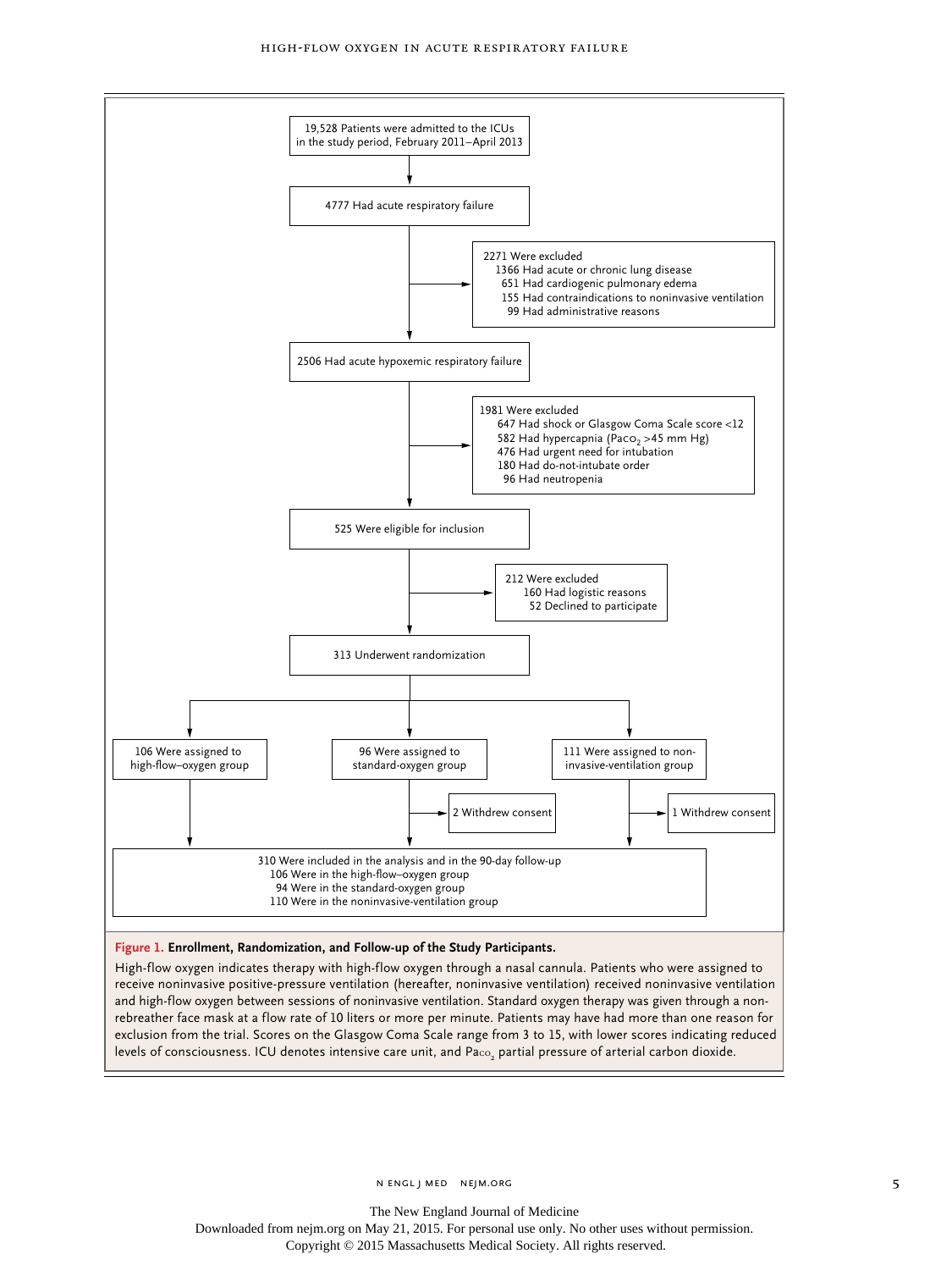| Table 1. Characteristics of the Patients at Baseline, According to Study Group.* |                                        |                                      |                                               |  |  |  |  |
|----------------------------------------------------------------------------------|----------------------------------------|--------------------------------------|-----------------------------------------------|--|--|--|--|
| Characteristic                                                                   | <b>High-Flow Oxygen</b><br>$(N = 106)$ | <b>Standard Oxygen</b><br>$(N = 94)$ | <b>Noninvasive Ventilation</b><br>$(N = 110)$ |  |  |  |  |
| $Age - yr$                                                                       | $61 \pm 16$                            | $59 + 17$                            | $61 + 17$                                     |  |  |  |  |
| Male sex - no. $(%)$                                                             | 75 (71)                                | 63 (67)                              | 74 (67)                                       |  |  |  |  |
| Body-mass index;                                                                 | $25 + 5$                               | $26 + 5$                             | $26 \pm 6$                                    |  |  |  |  |
| SAPS II <sup>t</sup>                                                             | $25\pm9$                               | $24\pm9$                             | $27 + 9$                                      |  |  |  |  |
| Current or past smoking - no. (%)                                                | 34 (32)                                | 36(38)                               | 40 (36)                                       |  |  |  |  |
| Reason for acute respiratory failure - no. (%)                                   |                                        |                                      |                                               |  |  |  |  |
| Community-acquired pneumonia                                                     | 71(67)                                 | 57(61)                               | 69(63)                                        |  |  |  |  |
| Hospital-acquired pneumonia                                                      | 12(11)                                 | 13(14)                               | 12(11)                                        |  |  |  |  |
| <b>Extrapulmonary sepsis</b>                                                     | 4(4)                                   | 5(5)                                 | 7(6)                                          |  |  |  |  |
| Aspiration or drowning                                                           | 3(3)                                   | 1(1)                                 | 2(2)                                          |  |  |  |  |
| Pneumonia related to immunosuppression                                           | 6(6)                                   | 4(4)                                 | 10(9)                                         |  |  |  |  |
| Other                                                                            | 10(9)                                  | 14(15)                               | 10(9)                                         |  |  |  |  |
| Bilateral pulmonary infiltrates - no. (%)                                        | 79 (75)                                | 80 (85)                              | 85(77)                                        |  |  |  |  |
| Respiratory rate - breaths/min                                                   | $33 + 6$                               | $32 + 6$                             | $33+7$                                        |  |  |  |  |
| Heart rate - beats/min                                                           | $106 \pm 21$                           | $104 \pm 16$                         | $106 \pm 21$                                  |  |  |  |  |
| Arterial pressure - mm Hg                                                        |                                        |                                      |                                               |  |  |  |  |
| Systolic                                                                         | $127 + 24$                             | $130 \pm 22$                         | $128 + 21$                                    |  |  |  |  |
| Mean                                                                             | $87 + 17$                              | $89 + 15$                            | $86 \pm 16$                                   |  |  |  |  |
| Arterial blood gas                                                               |                                        |                                      |                                               |  |  |  |  |
| pH                                                                               | $7.43 \pm 0.05$                        | $7.44 \pm 0.06$                      | $7.43 \pm 0.06$                               |  |  |  |  |
| $Pao, -mm Hg$                                                                    | $85 + 31$                              | $92 + 32$                            | $90+36$                                       |  |  |  |  |
| Fig.                                                                             | $0.62 \pm 0.19$                        | $0.63 \pm 0.17$                      | $0.65 \pm 0.15$                               |  |  |  |  |
| Pao <sub>2</sub> :Fio <sub>2</sub> - mm Hg                                       | $157 + 89$                             | $161 + 73$                           | $149 \pm 72$                                  |  |  |  |  |
| Paco <sub>2</sub> - mm Hg                                                        | $36 \pm 6$                             | $35 + 5$                             | $34\pm 6$                                     |  |  |  |  |

\* Plus–minus values are means ±SD. There were no significant differences among the study groups in any of the characteristics listed. High-flow oxygen indicates therapy with high-flow oxygen through a nasal cannula. Patients who were assigned to receive noninvasive positive-pressure ventilation (hereafter, noninvasive ventilation) received noninvasive ventilation and high-flow oxygen between sessions of noninvasive ventilation. Standard oxygen therapy was given through a nonrebreather face mask at a flow rate of 10 liters or more per minute. F10, denotes fraction of inspired oxygen, Pa $\infty_2$  partial pressure of arterial carbon dioxide, and Pa $\circ_2$  partial pressure of arterial oxygen.

† The body-mass index is the weight in kilograms divided by the square of the height in meters.

‡ The Simplified Acute Physiology Score (SAPS) II was calculated from 17 variables at enrollment, information about previous health status, and information obtained at admission. Scores range from 0 to 163, with higher scores indicating more severe disease.

 $\mathbb S$  Fio<sub>2</sub> was measured in 286 patients and was estimated in the remaining patients as follows: (oxygen flow in liters per minute)  $\times$  0.3 + 0.21.

port level of 8±3 cm of water, a PEEP of 5±1 cm of water, and an  $F_{10}$  of 0.67±0.24, resulting in a tidal volume of 9.2±3.0 ml per kilogram. Noninvasive ventilation was delivered for 8 hours (interquartile range, 4 to 12) on day 1 and for 8 hours (interquartile range, 4 to 13) on day 2.

#### **PRIMARY AND SECONDARY OUTCOMES**

The intubation rate at day 28 was 38% in the high-flow–oxygen group, 47% in the standardoxygen group, and 50% in the noninvasive-ventilation group ( $P = 0.18$ ;  $P = 0.17$  by the log-rank test) (Fig. 2A). The intervals between enrollment

6 n engl j med nejm.org i med nejm.org i med nejm.org i med nejm.org i med nejm.org i med nejm.org i med nejm.org i med nejm.org i med nejm.org i med nejm.org i med nejm.org i med nejm.org i med nejm.org i med nejm.org i m

The New England Journal of Medicine Downloaded from nejm.org on May 21, 2015. For personal use only. No other uses without permission.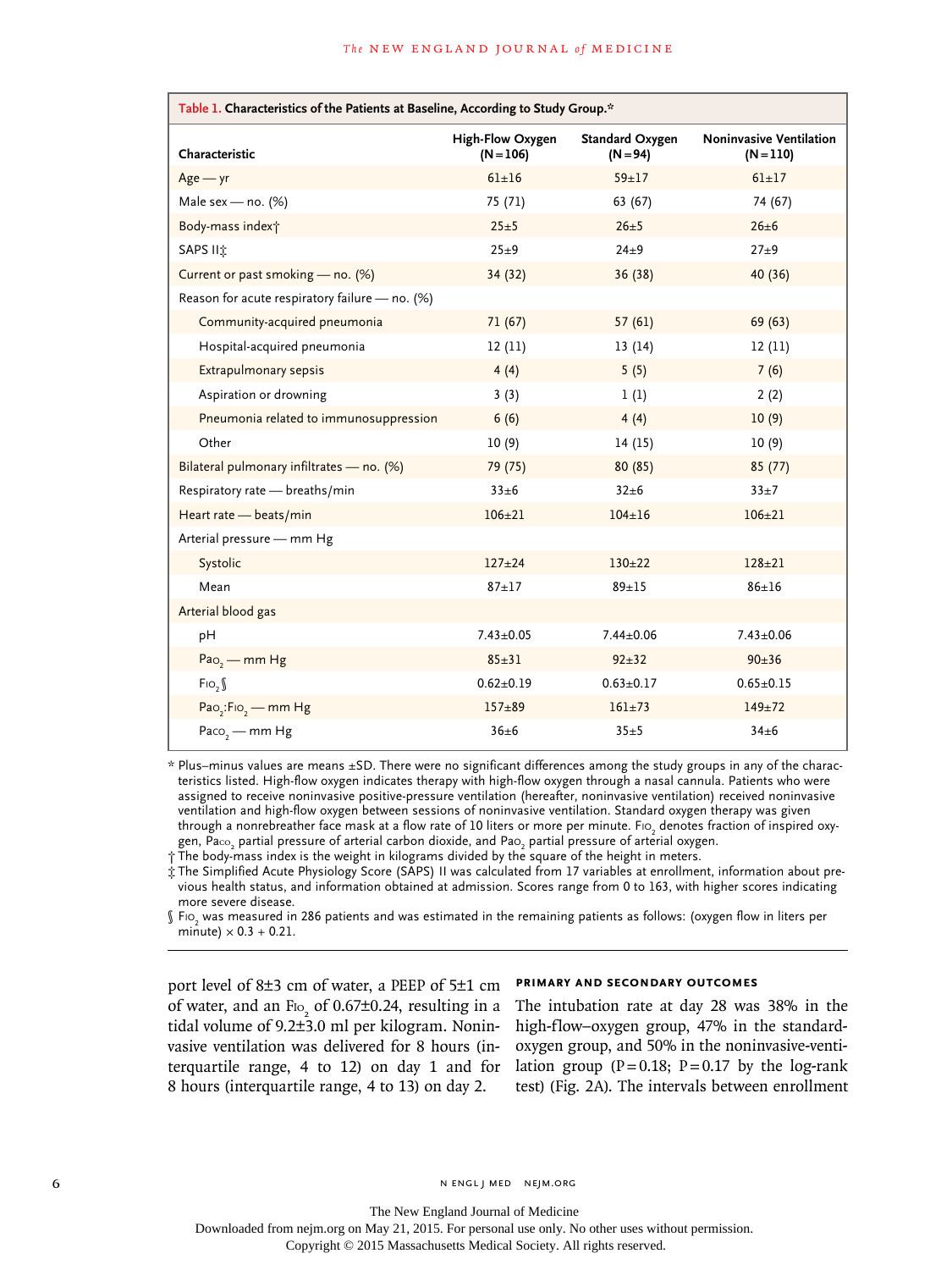

and intubation, as well as the reasons for intuba-tality differed significantly among the three tion, did not differ significantly among the three groups (Table 2 and Fig. 3). The hazard ratio for groups (Table 2).

The crude in-ICU mortality and 90-day mor-val [CI], 1.01 to 3.99) in the standard-oxygen death at 90 days was 2.01 (95% confidence inter-

n engl j med nejm.org 7

The New England Journal of Medicine

Downloaded from nejm.org on May 21, 2015. For personal use only. No other uses without permission.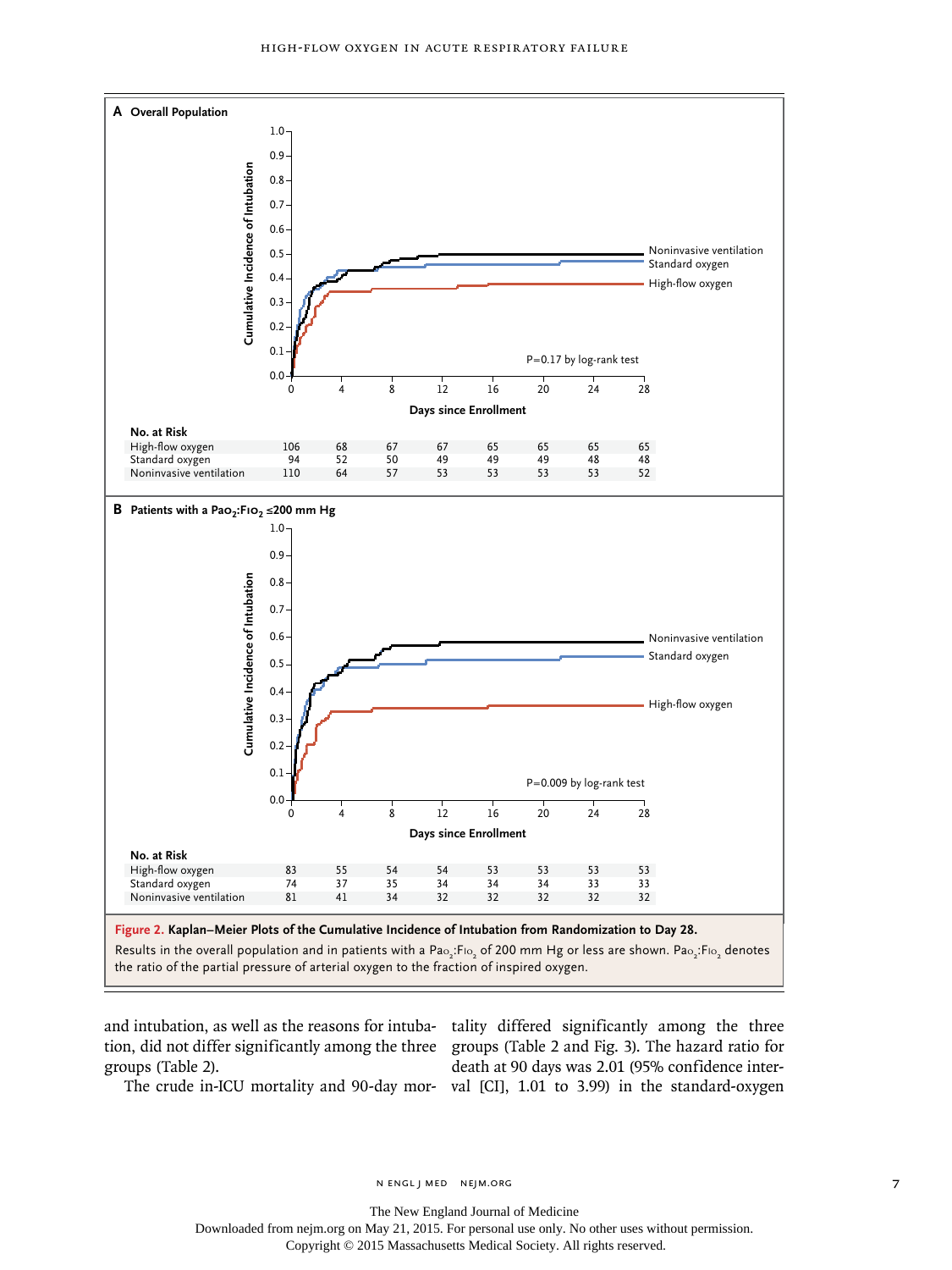group as compared with the high-flow–oxygen group (P=0.046) and 2.50 (95% CI, 1.31 to 4.78) in the noninvasive-ventilation group as compared with the high-flow–oxygen group  $(P=0.006;$  $P=0.02$  by the log-rank test) (Fig. 3). The risk of death at 90 days remained significantly lower in the high-flow–oxygen group after adjustment for the baseline Simplified Acute Physiology Score II and history of cardiac insufficiency (Table 2). Four patients died in the ICU without having undergone intubation (two in the standard-oxygen group and one in each of the other two groups). The 90-day mortality among patients who required intubation did not differ significantly among the groups (Table 2). The number of ventilator-free days at day 28 was significantly

higher in the high-flow–oxygen group than in the other two groups (Table 2).

In a post hoc analysis, there was a significant interaction between the  $Pao_2: Flo_2$  at enrollment (≤200 mm Hg vs. >200 mm Hg) and the treatment group with respect to status regarding intubation ( $P=0.01$ ). In the subgroup of patients with a  $Pa_{\rm O_2}$ :Fi $_{\rm O_2}$  of 200 mm Hg or less, the intubation rate was significantly lower in the highflow–oxygen group than in the other two groups (Fig. 2B and Table 2, and Table S4 in the Supplementary Appendix). The risk of intubation remained significantly lower in the high-flow– oxygen group after adjustment for bilateral pulmonary infiltrates, respiratory rate, and preexisting history of cardiac insufficiency.

| Table 2. Primary and Secondary Outcomes, According to Study Group.* |                                    |                                  |                                           |                                     |                        |                                                                     |  |  |
|---------------------------------------------------------------------|------------------------------------|----------------------------------|-------------------------------------------|-------------------------------------|------------------------|---------------------------------------------------------------------|--|--|
| <b>Outcome</b>                                                      | <b>Study Group</b>                 |                                  | P Value;                                  | Odds Ratio or Hazard Ratio (95% CI) |                        |                                                                     |  |  |
|                                                                     | High-Flow<br>Oxygen<br>$(N = 106)$ | Standard<br>Oxygen<br>$(N = 94)$ | Noninvasive<br>Ventilation<br>$(N = 110)$ |                                     | Standard<br>Oxygen vs. | Noninvasive<br>Ventilation vs.<br>High-Flow Oxygen High-Flow Oxygen |  |  |
| Intubation at day 28                                                |                                    |                                  |                                           |                                     |                        |                                                                     |  |  |
| Overall population                                                  |                                    |                                  |                                           | 0.18                                | $1.45(0.83 - 2.55)$    | 1.65 $(0.96 - 2.84)$                                                |  |  |
| No. of patients                                                     | 40                                 | 44                               | 55                                        |                                     |                        |                                                                     |  |  |
| % of patients (95% CI)                                              | 38 (29-47)                         | $47(37-57)$                      | 50 $(41-59)$                              |                                     |                        |                                                                     |  |  |
| Patients with Pao <sub>2</sub> :Fio <sub>2</sub> ≤200 mm Hg‡        |                                    |                                  |                                           |                                     |                        |                                                                     |  |  |
| Unadjusted analysis                                                 |                                    |                                  |                                           | 0.009                               | $2.07(1.09-3.94)$      | $2.57(1.37 - 4.84)$                                                 |  |  |
| No. of patients/total no.                                           | 29/83                              | 39/74                            | 47/81                                     |                                     |                        |                                                                     |  |  |
| % of patients (95% CI)                                              | $35(26-46)$                        | 53 $(42-64)$                     | $58(47-68)$                               |                                     |                        |                                                                     |  |  |
| Adjusted analysis                                                   |                                    |                                  |                                           | 0.01                                | $2.14(1.08-4.22)$      | $2.60(1.36-4.96)$                                                   |  |  |
| Interval between enrollment and<br>intubation $-$ hr                |                                    |                                  |                                           |                                     |                        |                                                                     |  |  |
| Overall population                                                  |                                    |                                  |                                           | 0.27                                |                        |                                                                     |  |  |
| Median                                                              | 27                                 | 15                               | 27                                        |                                     |                        |                                                                     |  |  |
| Interquartile range                                                 | $8 - 46$                           | $5 - 39$                         | $8 - 53$                                  |                                     |                        |                                                                     |  |  |
| Patients with Pao <sub>2</sub> :Fio <sub>2</sub> ≤200 mm Hg         |                                    |                                  |                                           | 0.32                                |                        |                                                                     |  |  |
| Median                                                              | 26                                 | 17                               | 27                                        |                                     |                        |                                                                     |  |  |
| Interquartile range                                                 | $11 - 46$                          | $5 - 41$                         | $7 - 52$                                  |                                     |                        |                                                                     |  |  |
| Reason for intubation - no./total no. (%)                           |                                    |                                  |                                           |                                     |                        |                                                                     |  |  |
| Respiratory failure                                                 | 36/51 (71)                         | 43/58(74)                        | 49/67 (73)                                | 0.24                                |                        |                                                                     |  |  |
| Circulatory failure                                                 | 7/51(14)                           | 5/58(9)                          | 5/67(7)                                   | 0.46                                |                        |                                                                     |  |  |
| Neurologic failure                                                  | 8/51(16)                           | 10/58(17)                        | 13/67(19)                                 | 0.91                                |                        |                                                                     |  |  |
| Ventilator-free days                                                |                                    |                                  |                                           |                                     |                        |                                                                     |  |  |
| Overall population                                                  | $24\pm8$                           | $22+10$                          | $19 + 12$                                 | 0.02                                |                        |                                                                     |  |  |
| Patients with Pao,:Fio, ≤200 mm Hg                                  | $24 \pm 8$                         | $21+10$                          | $18 + 12$                                 | < 0.001                             |                        |                                                                     |  |  |

8 N ENGL J MED NEJM.ORG

The New England Journal of Medicine Downloaded from nejm.org on May 21, 2015. For personal use only. No other uses without permission. Copyright © 2015 Massachusetts Medical Society. All rights reserved.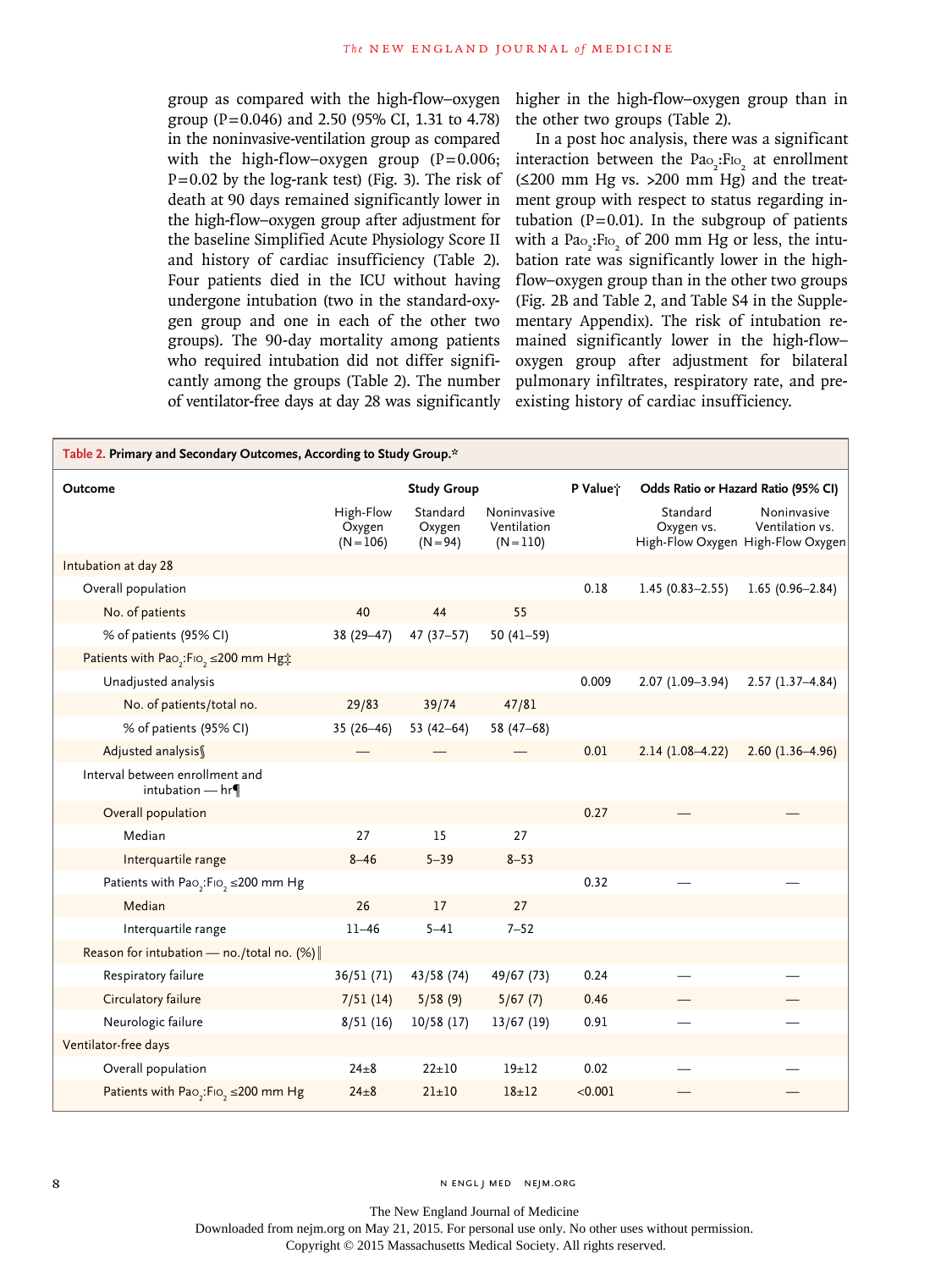| Table 2. (Continued.)              |                                    |                                  |                                           |                                     |                                            |                                                    |  |
|------------------------------------|------------------------------------|----------------------------------|-------------------------------------------|-------------------------------------|--------------------------------------------|----------------------------------------------------|--|
| Outcome                            | <b>Study Group</b>                 |                                  | P Value;                                  | Odds Ratio or Hazard Ratio (95% CI) |                                            |                                                    |  |
|                                    | High-Flow<br>Oxygen<br>$(N = 106)$ | Standard<br>Oxygen<br>$(N = 94)$ | Noninvasive<br>Ventilation<br>$(N = 110)$ |                                     | Standard<br>Oxygen vs.<br>High-Flow Oxygen | Noninvasive<br>Ventilation vs.<br>High-Flow Oxygen |  |
| Death                              |                                    |                                  |                                           |                                     |                                            |                                                    |  |
| In ICU                             |                                    |                                  |                                           |                                     |                                            |                                                    |  |
| Unadjusted analysis                |                                    |                                  |                                           | 0.047                               | $1.85(0.84 - 4.09)$                        | $2.55(1.21 - 5.35)$                                |  |
| No. of patients                    | 12                                 | 18                               | 27                                        |                                     |                                            |                                                    |  |
| % of patients (95% CI)             | $11(6-19)$                         | $19(12-28)$                      | $25(17-33)$                               |                                     |                                            |                                                    |  |
| Adjusted analysis**                |                                    |                                  |                                           |                                     | $2.55(1.07 - 6.08)$                        | $2.60(1.20 - 5.63)$                                |  |
| At day 90                          |                                    |                                  |                                           |                                     |                                            |                                                    |  |
| Overall population                 |                                    |                                  |                                           |                                     |                                            |                                                    |  |
| Unadjusted analysis                |                                    |                                  |                                           | 0.02                                | $2.01(1.01-3.99)$                          | $2.50(1.31 - 4.78)$                                |  |
| No. of patients                    | 13                                 | 22                               | 31                                        |                                     |                                            |                                                    |  |
| % of patients (95% CI)             | $12(7-20)$                         | $23(16-33)$                      | $28(21-37)$                               |                                     |                                            |                                                    |  |
| Adjusted analysis**                |                                    |                                  |                                           |                                     | $2.36(1.18-4.70)$                          | $2.33(1.22 - 4.47)$                                |  |
| Intubated patients                 |                                    |                                  |                                           | 0.16                                |                                            |                                                    |  |
| No. of patients/total. no.         | 12/40                              | 20/44                            | 27/55                                     |                                     |                                            |                                                    |  |
| % of patients (95% CI)             | $30(18-46)$                        | $45(32-60)$                      | 49 (36-62)                                |                                     |                                            |                                                    |  |
| Cause of death - no./total no. (%) |                                    |                                  |                                           |                                     |                                            |                                                    |  |
| Refractory shock                   | 6/13(46)                           | 12/22(55)                        | 18/31(58)                                 | 0.04                                |                                            |                                                    |  |
| Refractory hypoxemia               | 5/13(38)                           | 6/22(27)                         | 8/31(26)                                  | 0.73                                |                                            |                                                    |  |
| Cardiac arrest                     | 1/13(8)                            | 1/22(5)                          | 3/31(10)                                  | 0.52                                |                                            |                                                    |  |
| Other                              | 1/13(8)                            | 3/22(14)                         | 2/31(6)                                   | 0.52                                |                                            |                                                    |  |

Plus–minus values are means ±SD. Hazard ratios are shown for mortality at day 90, and odds ratios are shown for other outcomes. For the comparisons, the high-flow–oxygen group was used as the reference group because that group was the lowest-risk group. The number of ventilator-free days was defined as the number of days without invasive mechanical ventilation at day 28; for patients who died, 0 days were assigned. CI denotes confidence interval.

† P values are for the three-group comparison.

 $\ddot{x}$  The interaction between treatment and Pao $_2$ :Fio $_2$  with respect to status regarding intubation was significant (P=0.01) in the subgroup of patients with a Pao<sub>2</sub>:Fio<sub>2</sub> of 200 mm Hg or less. Intubation rates at day 28 did not differ significantly among the treatment groups in the subgroup of patients with a Pao $_2$ :F10 $_2$  of more than 200 mm Hg.

The analysis was adjusted for bilateral pulmonary infiltrates, respiratory rate, and preexisting history of cardiac insufficiency.

¶ The values for the interval between enrollment and intubation include data for the 139 intubated patients in the overall population and the  $115$  intubated patients in the subgroup of patients with a Pao $_2$ :F10 $_2$  of more than 200 mm Hg.

‖ No deviation was observed in the prespecified criteria for intubation, and no patient was intubated who did not meet these criteria.  $*$  The analysis was adjusted for SAPS II and history of cardiac insufficiency.

The rate of various complications during the ICU stay did not differ significantly among the groups (Tables S2 and S4 in the Supplementary Appendix). Among the 40 patients who received noninvasive ventilation as rescue therapy, 19 of 26 patients (73%) in the standard-oxygen group and 9 of 14 (64%) in the high-flow–oxygen group were intubated subsequently.

#### **PATIENT COMFORT AND SAFETY**

At 1 hour after enrollment, the intensity of respiratory discomfort in the patients was reduced and the dyspnea score was improved with the use of high-flow oxygen, as compared with the other two strategies of oxygenation (Table S5 in the Supplementary Appendix). There was no significant difference among the groups in the overall

The New England Journal of Medicine

Downloaded from nejm.org on May 21, 2015. For personal use only. No other uses without permission.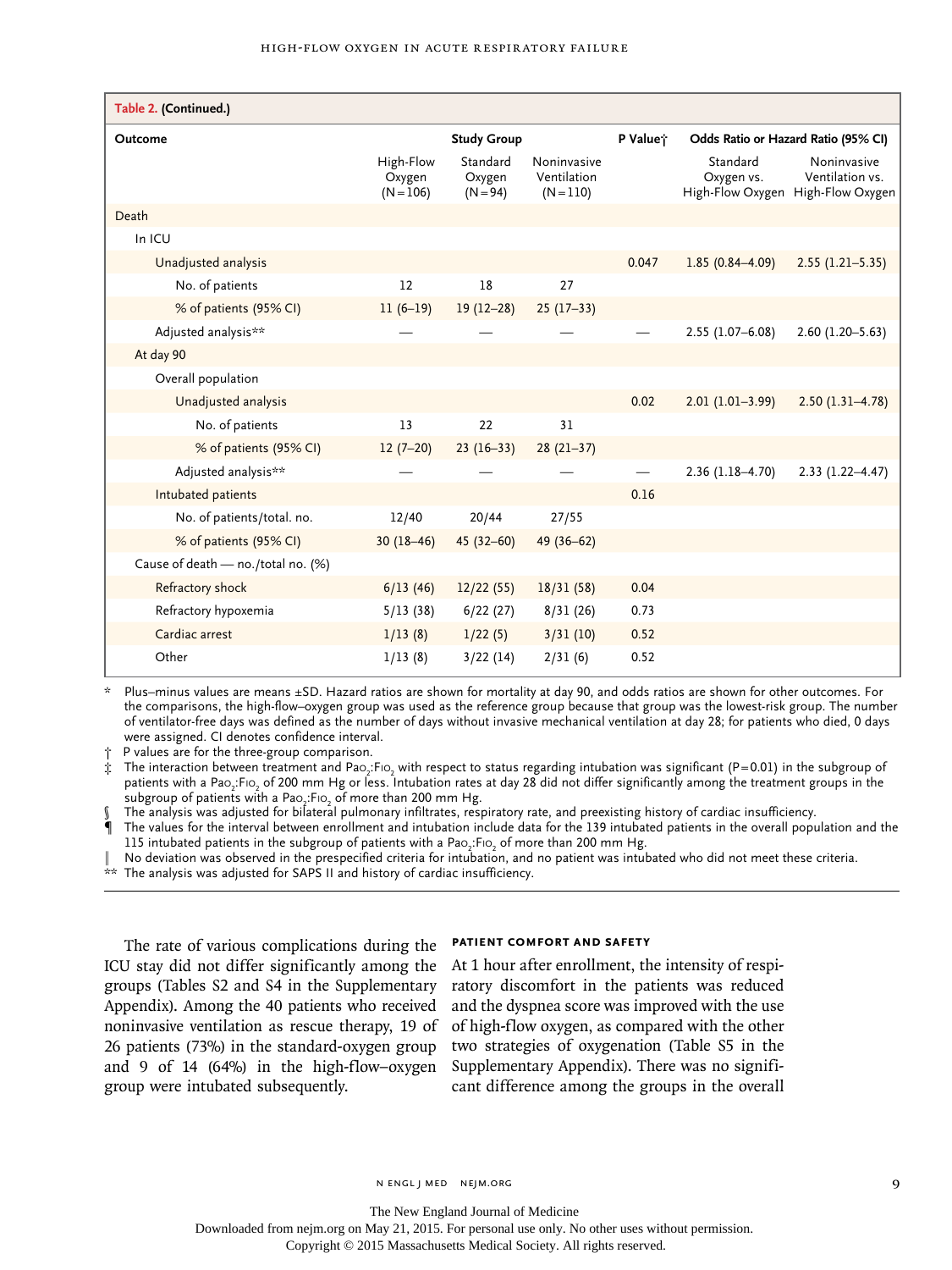

incidence of serious adverse events. Among the 18 episodes of cardiac arrest, 3 occurred before intubation (1 in the standard-oxygen group and 2 in the high-flow–oxygen group). Two patients died during the process of intubation.

## DISCUSSION

In this multicenter, randomized, open-label trial, neither noninvasive ventilation nor high-flow oxygen decreased the rate of intubation (the primary outcome) among patients with acute hypoxemic respiratory failure. High-flow oxygen therapy, as compared with standard oxygen therapy or noninvasive ventilation, resulted in reduced mortality in the ICU and at 90 days.

When planning the study, we assumed an intubation rate of 60% in the standard-oxygen group on the basis of data from previous randomized, controlled trials.7,9,10 Our results showed a lower rate than expected in the standard-oxygen group (47%) but also a higher rate than expected among patients treated with noninvasive ventilation (50%). The intubation rate in the noninvasive-ventilation group in our study is, however, consistent with the rates of 46 to 54% observed in other studies that included patients with acute hypoxemic respiratory failure.<sup>11-13,29</sup> In a few observational studies, $21,24,30$  lower rates of intubation were seen among patients with hypoxemia who were receiving high-flow oxygen therapy than among those receiving noninvasive ventilation or standard oxygen therapy.

The lower mortality observed in the highflow–oxygen group may have resulted from the cumulative effects of less intubation particularly in the patients with severe hypoxemia (Pao<sub>2</sub>:Fio<sub>2</sub> ≤200 mm Hg), as compared with other patients, and a slightly lower mortality among intubated patients who were treated with high-flow oxygen therapy than among those who were treated with one of the other strategies (Table 2). Two studies have also suggested that a failure of noninvasive ventilation might result in excess mortality, possibly because of delayed intubation, $12,31$ but we found no significant difference among the groups in terms of the time until intubation or the reasons for intubation. In our study, noninvasive ventilation that was administered to patients with severe lung injury could have increased the incidence of ventilator-induced lung injury by increasing tidal volumes that exceeded 9 ml per kilogram of predicted body weight.32-34 High-flow oxygen was also associated with an increased degree of comfort, a reduction in the severity of dyspnea, and a decreased respiratory

10 N ENGL J MED NEJM.ORG

The New England Journal of Medicine

Downloaded from nejm.org on May 21, 2015. For personal use only. No other uses without permission.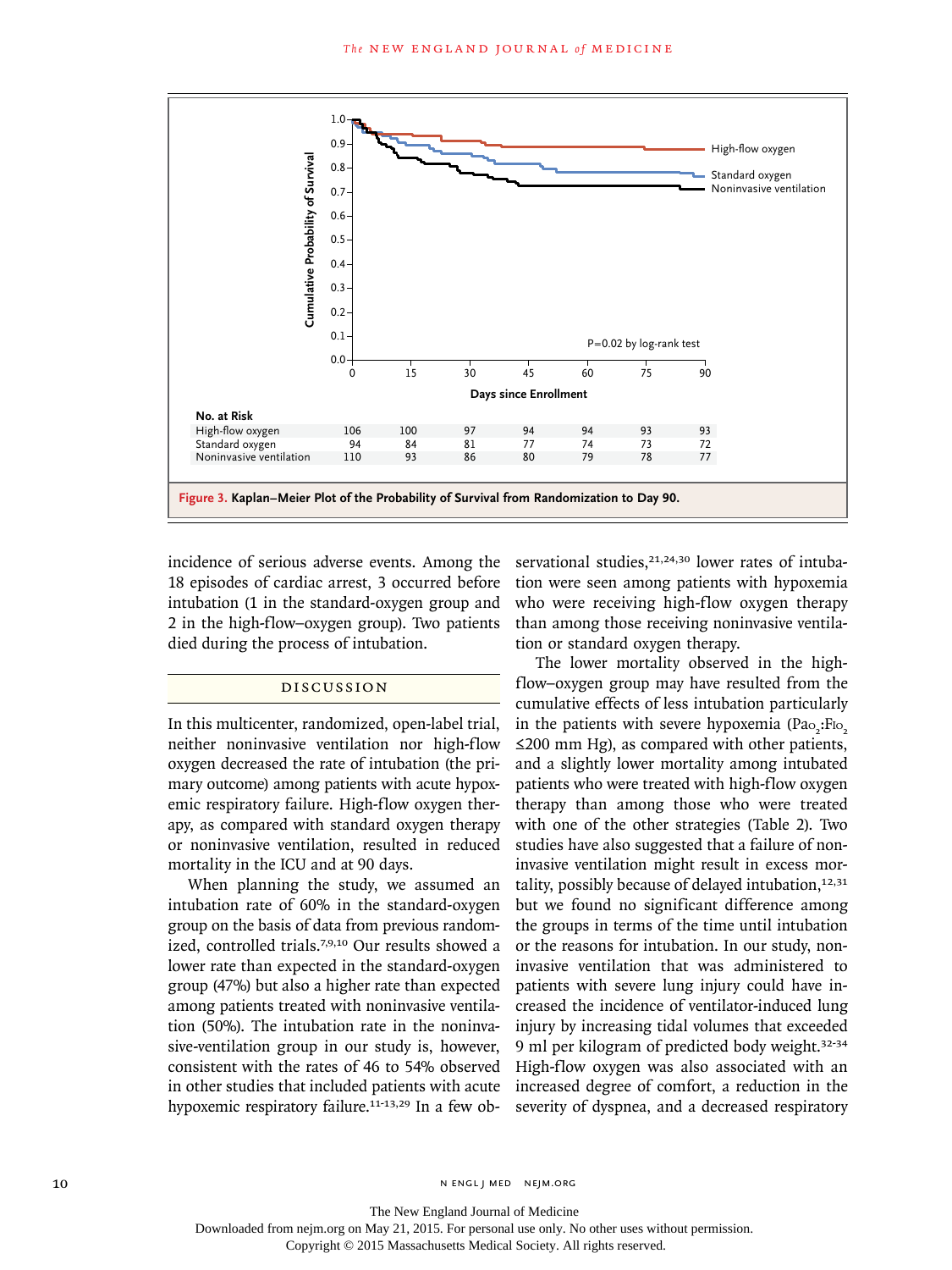rate. These findings might result from the heating and humidification of inspired gases, which prevented thick secretions and subsequent atelectasis but also from low levels of PEEP generated by a high gas flow rate $16,17$  and flushing of upper-airway dead space.<sup>20,21,23,24</sup>

Our trial had several strengths that suggest that the results may be generalized to patients admitted for nonhypercapnic acute hypoxemic respiratory failure in other ICUs. These strengths included the multicenter design and sealed randomization to the assigned strategy, a well-defined study protocol that included prespecified criteria for intubation, complete follow-up at 90 days, and an intention-to-treat analysis.

The main limitation of our study was the low power to detect a significant between-group difference in the intubation rate in the overall population. A reduced intubation rate was detected in the post hoc analysis in the subgroup of patients with a  $Pa_{2}$ :F<sub>lo<sub>2</sub></sub> of 200 mm Hg or less, which was justified by a significant interaction between Pao<sub>2</sub>:F<sub>lo<sub>2</sub></sub> stratum and treatment.<sup>35</sup>

In conclusion, treatment with high-flow oxygen improved the survival rate among patients with acute hypoxemic respiratory failure, even though no difference in the primary outcome (i.e., intubation rate) was observed with highflow oxygen therapy, as compared with standard oxygen therapy or noninvasive ventilation.

Supported by the Programme Hospitalier de Recherche Clinique Interrégional 2010 of the French Ministry of Health.

Disclosure forms provided by the authors are available with the full text of this article at NEJM.org.

We thank Pierre Ingrand and Bruno Giraudeau for reviewing the methods and statistical analysis plan, and Jeffrey Arsham for reviewing and editing an earlier version of the manuscript.

#### **APPENDIX**

The authors' affiliations are as follows: Centre Hospitalier Universitaire (CHU) de Poitiers, Service de Réanimation Médicale (J.-P.F., A.W.T., C.D.-M., R.R.), and INSERM, Centre d'Investigation Clinique 1402, Université de Poitiers (J.-P.F., A.W.T., S.R., R.R.), Poitiers, CHU Angers, Service de Réanimation Médicale et Médecine Hyperbare, Angers (A.M., M.P.), CHU de Rouen, Service de Réanimation Médicale, Hôpital Charles Nicolle, and Institute for Biomedical Research and Innovation, Université de Rouen, Rouen (C.G., G.B.), CHU Clermont-Ferrand, Pôle de Médecine Périopératoire, and Auvergne University, Clermont-Ferrand (S.P., J.-M.C.), CHU de la Cavale Blanche, Service de Réanimation Médicale, Brest (G.P., J.-M.T.), Centre Hospitalier Régional d'Orléans, Réanimation Médico-Chirurgicale, Orleans (T.B., A.M.), Groupe Hospitalier Universitaire Pitié–Salpêtrière, Service de Pneumologie et Réanimation Médicale, and Université Pierre et Marie Curie (E.M.), Assistance Publique–Hôpitaux de Paris, Groupe Hospitalier Universitaire de Paris Centre, Hôpital Cochin, Réanimation Médicale, and Université Paris Descartes (J.-P.M.), Université Paris Diderot and INSERM, Infection, Antimicrobiens, Modélisation, Evolution 1137 (J.-D.R.), and Assistance Publique–Hôpitaux de Paris, Hôpital Tenon, Service de Réanimation (M.F.), Paris, Centre Hospitalier Départemental de La Roche sur Yon, Service de Réanimation Polyvalente, La Roche sur Yon (A.C.), Hôpital Foch, Réanimation Polyvalente, Suresnes (J.D.), CHU de Lille, Centre de Réanimation, Lille (S.N.), Assistance Publique–Hôpitaux de Paris, CHU Henri Mondor, Service de Réanimation Médicale, and Université Paris Est Créteil, Groupe de Recherche Clinique (K.R.), and INSERM, Unité Mixte et Recherche 955 (K.R., J.-C.M.R., L.B.), Créteil, Hospices Civils de Lyon, Groupement Hospitalier Universitaire Edouard Herriot, Service de Réanimation Médicale, Lyon (L.A.), Centre Hospitalier de Roanne, Réanimation Polyvalente, Roanne (J.-C.C.), Assistance Publique–Hôpitaux de Paris, Hôpital Louis Mourier, Service de Réanimation Médico-Chirurgicale, Colombes (J.-D.R.), Centre Hospitalier de Saint Malo, Service de Réanimation Polyvalente, Saint Malo (S.C.), Centre Hospitalier La Rochelle, Hôpital Saint-Louis, Service de Réanimation, La Rochelle (A.H.), and Centre Hospitalier Régional d'Annecy, Service des Urgences, Annecy (J.-C.M.R.) — all in France; Cliniques Universitaires Saint-Luc, Service de Soins Intensifs, Brussels (X.W.); and the Keenan Research Centre and Critical Care Department, St Michael's Hospital, and Interdepartmental Division of Critical Care Medicine, University of Toronto, Toronto (L.B.).

#### **REFERENCES**

**1.** Brochard L, Mancebo J, Wysocki M, et al. Noninvasive ventilation for acute exacerbations of chronic obstructive pulmonary disease. N Engl J Med 1995;333:817-22.

**2.** Keenan SP, Sinuff T, Cook DJ, Hill NS. Which patients with acute exacerbation of chronic obstructive pulmonary disease benefit from noninvasive positive-pressure ventilation? A systematic review of the literature. Ann Intern Med 2003;138:861-70. **3.** Lightowler JV, Wedzicha JA, Elliott MW, Ram FS. Non-invasive positive pressure ventilation to treat respiratory failure resulting from exacerbations of chronic obstructive pulmonary disease: Cochrane systematic review and meta-analysis. BMJ 2003;326:185.

**4.** Masip J, Roque M, Sánchez B, Fernández R, Subirana M, Expósito JA. Noninvasive ventilation in acute cardiogenic pulmonary edema: systematic review and meta-analysis. JAMA 2005;294:3124-30.

**5.** Esteban A, Frutos-Vivar F, Muriel A, et al. Evolution of mortality over time in patients receiving mechanical ventilation. Am J Respir Crit Care Med 2013;188:220- 30.

**6.** Wysocki M, Tric L, Wolff MA, Millet H, Herman B. Noninvasive pressure support ventilation in patients with acute respiratory failure: a randomized comparison with conventional therapy. Chest 1995; 107:761-8.

**7.** Confalonieri M, Potena A, Carbone G,

Porta RD, Tolley EA, Umberto Meduri G. Acute respiratory failure in patients with severe community-acquired pneumonia: a prospective randomized evaluation of noninvasive ventilation. Am J Respir Crit Care Med 1999;160:1585-91.

**8.** Delclaux C, L'Her E, Alberti C, et al. Treatment of acute hypoxemic nonhypercapnic respiratory insufficiency with continuous positive airway pressure delivered by a face mask: a randomized controlled trial. JAMA 2000;284:2352-60.

**9.** Ferrer M, Esquinas A, Leon M, Gonzalez G, Alarcon A, Torres A. Noninvasive ventilation in severe hypoxemic respiratory failure: a randomized clinical trial. Am J Respir Crit Care Med 2003;168:1438-44.

The New England Journal of Medicine

Downloaded from nejm.org on May 21, 2015. For personal use only. No other uses without permission.